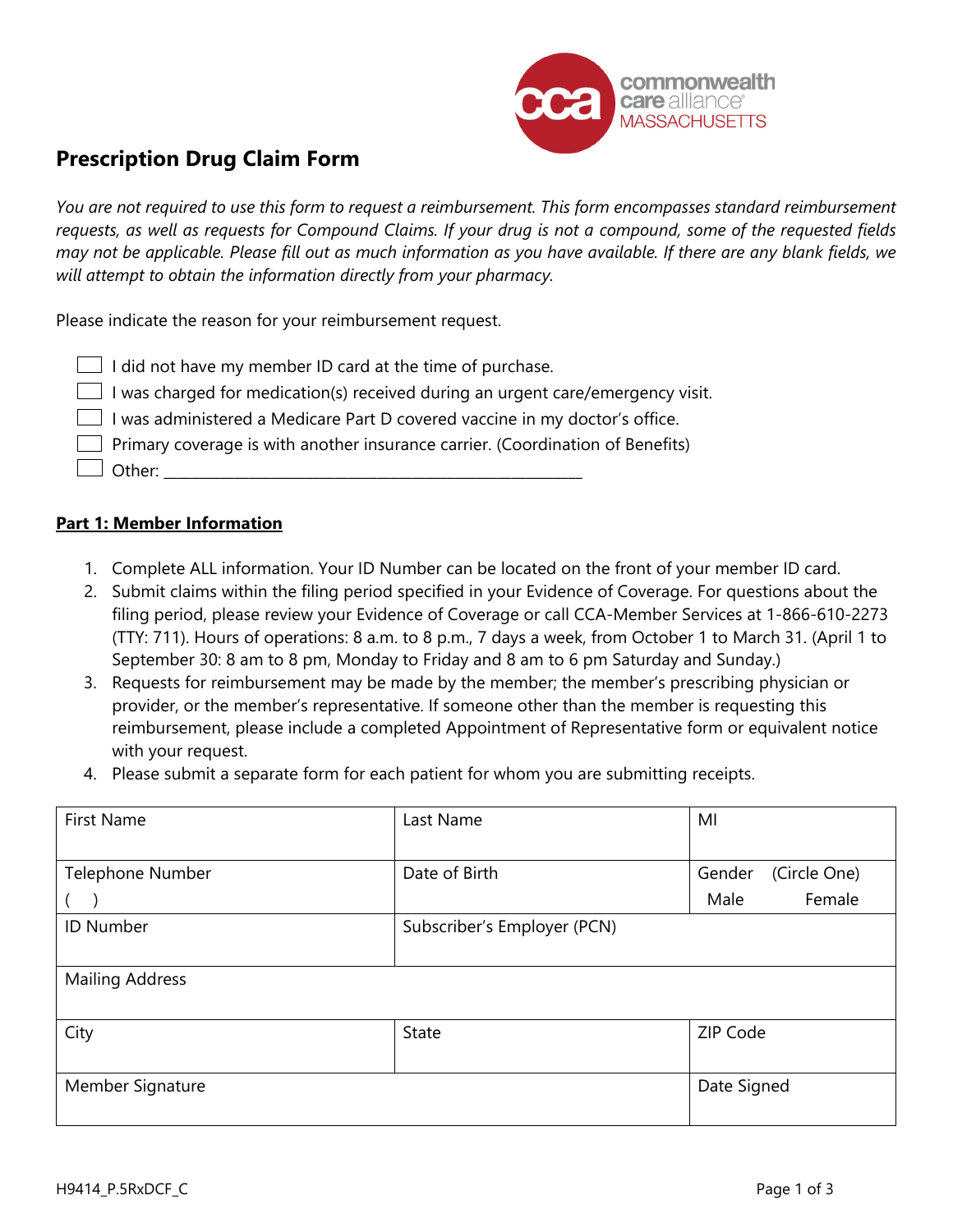### **Part 2: Pharmacy Information**

- 1. Complete ALL information.
- 2. Please submit a separate form for each pharmacy from which you purchased medications.

| Name                                                                           |       |                         |  |
|--------------------------------------------------------------------------------|-------|-------------------------|--|
|                                                                                |       |                         |  |
| <b>Street Address</b>                                                          |       |                         |  |
|                                                                                |       |                         |  |
| City                                                                           | State | ZIP Code                |  |
|                                                                                |       |                         |  |
| Pharmacy/or Provider of Service National Provider Number (NA if not available) |       | <b>Telephone Number</b> |  |
|                                                                                |       |                         |  |

### **Part 3: Receipt Information**

- 1. Include Proof of Payment with the original pharmacy receipt(s) or pharmacy printout(s). Cash Register Receipt(s) without pharmacy detail will not be accepted. Tape all receipt(s) to the bottom of this page. Please DO NOT staple.
	- a. Compound medications must have at least 2 ingredients, and at least 1 ingredient must be a Federal legend (prescription) drug.
	- b. All active ingredients must be covered as part of your formulary and all prescription information must be submitted.
- 2. Please provide the explanation of benefits (EOB) or denial letter from the primary insurance carrier if you have primary coverage with another insurance carrier.
- 3. Receipts will not be returned. Please remember to keep a copy of the completed claim form and receipt(s) for your records.

**Part 4: Drug Information:** *This information should be listed in your original pharmacy receipt, pharmacy printout, or Medical Invoice. If the receipt or invoice is missing any of this information, please ask your pharmacist/or Medical Provider to help fill in the missing details. If you are unable to obtain the information we will attempt to contact your pharmacy.*

| Date Rx Filled     | Diagnosis Code and Description                                         | <b>Medication Name</b> |
|--------------------|------------------------------------------------------------------------|------------------------|
| <b>Rx Number</b>   | Final Form of Compound (cream, patches, suppository, suspension, etc.) |                        |
| National Drug Code | Quantity                                                               |                        |
| Day Supply         | Total Volume (grams, ml, each, etc.)                                   |                        |
|                    |                                                                        | (continued on page 3)  |